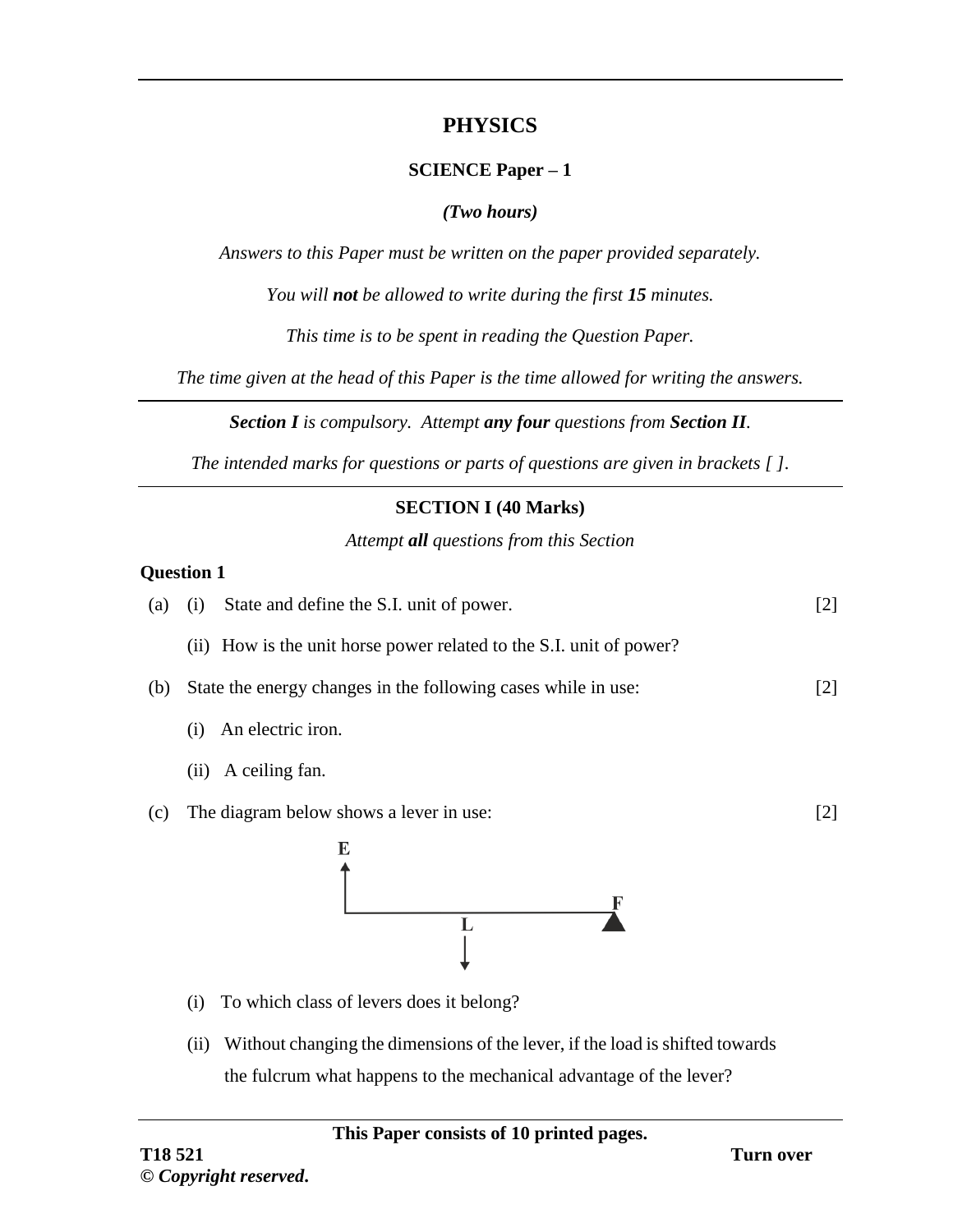- (d) (i) Why is the ratio of the velocities of light of wavelengths 4000 $\AA$  and 8000 $\AA$ in vacuum 1:1? [2]
	- (ii) Which of the above wavelengths has a higher frequency?
- (e) (i) Why is the motion of a body moving with a constant speed around a circular path said to be accelerated? [2]
	- (ii) Name the unit of physical quantity obtained by the formula  $\frac{2\pi}{V^2}$ . 2 K Where K: kinetic energy, V: Linear velocity.

- (a) The power of a lens is –5D. [2]
	- (i) Find its focal length.
	- (ii) Name the type of lens.
- (b) State the position of the object in front of a converging lens if: [2]
	- (i) It produces a real and same size image of the object.
	- (ii) It is used as a magnifying lens.
- (c) (i) State the relation between the critical angle and the absolute refractive index of a medium. [2]
	- (ii) Which colour of light has a higher critical angle? Red light or Green light.
- (d) (i) Define scattering. [2]
	- (ii) The smoke from a fire looks white. Which of the following statements is true?
		- 1. Molecules of the smoke are bigger than the wavelength of light.
		- 2. Molecules of the smoke are smaller than the wavelength of light.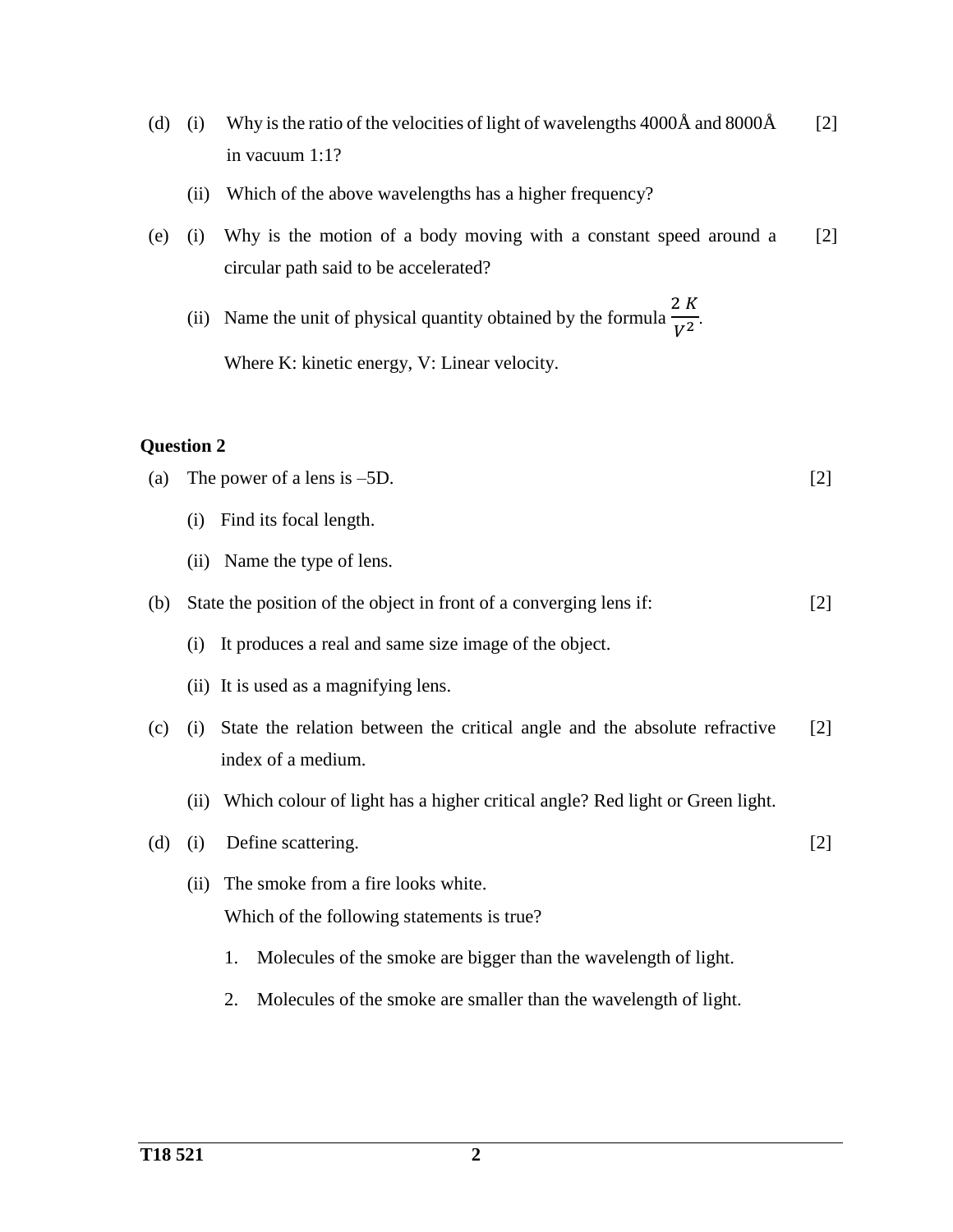(e) The following diagram shows a  $60^{\circ}$ ,  $30^{\circ}$ ,  $90^{\circ}$  glass prism of critical angle  $42^{\circ}$ . Copy the diagram and complete the path of incident ray AB emerging out of the prism marking the angle of incidence on each surface. [2]



# **Question 3**

(a) Displacement distance graph of two sound waves A and B, travelling in a medium, are as shown in the diagram below. [2]



Study the two sound waves and compare their:

- (i) Amplitudes
- (ii) Wavelengths
- (b) You have three resistors of values  $2\Omega$ ,  $3\Omega$  and  $5\Omega$ . How will you join them so that the total resistance is more than  $7Ω$ ? [2]
	- (i) Draw a diagram for the arrangement.
	- (ii) Calculate the equivalent resistance.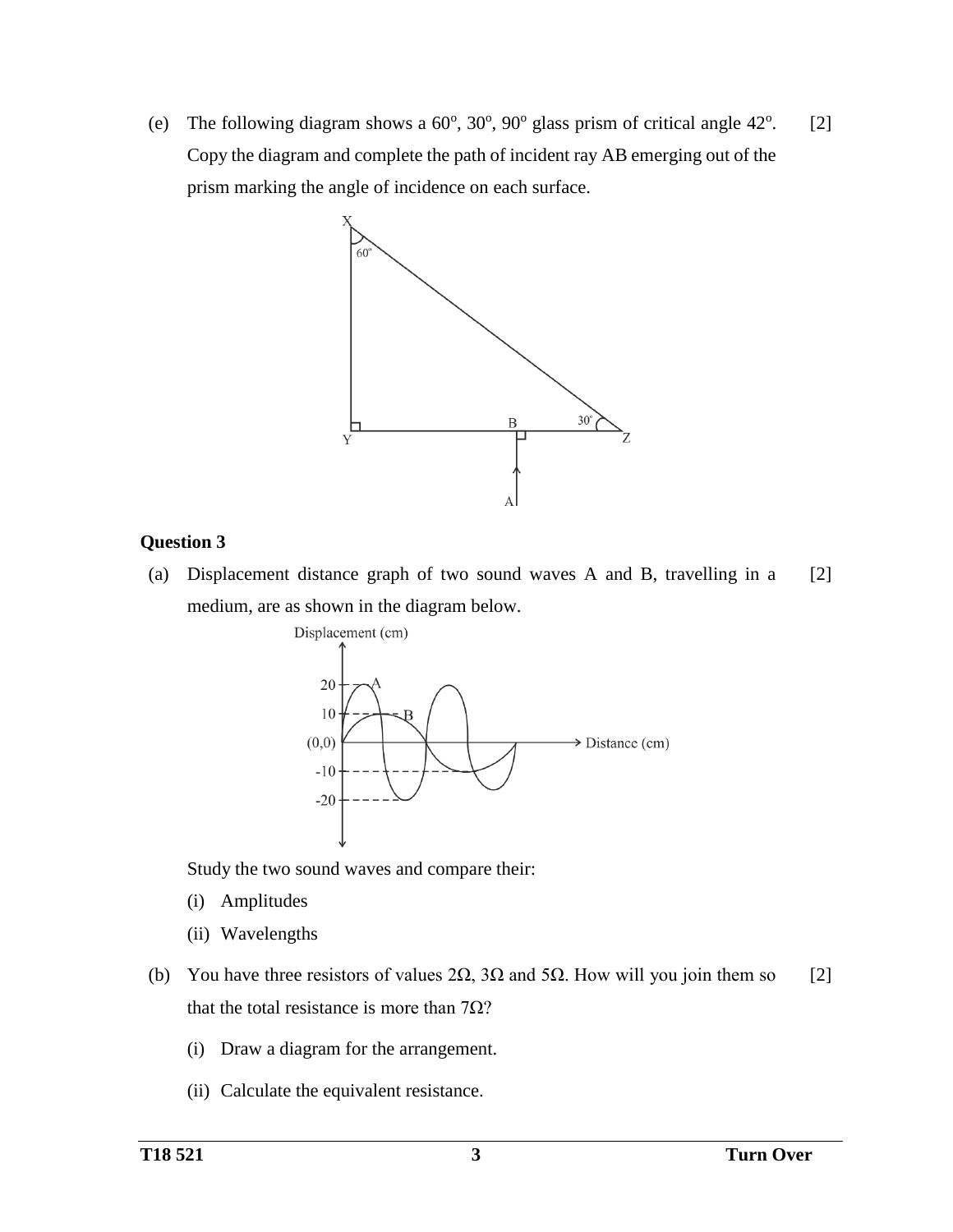- (c) (i) What do you understand by the term nuclear fusion? [2]
	- (ii) Nuclear power plants use **nuclear fission** reaction to produce electricity. What is the advantage of producing electricity by **fusion** reaction?
- (d) (i) What do you understand by free vibrations of a body? [2]
	- (ii) Why does the amplitude of a vibrating body continuously decrease during damped vibrations?
- (e) (i) How is the e.m.f. across primary and secondary coils of a transformer related with the number of turns of coil in them? [2]
	- (ii) On which type of current do transformers work?

- (a) (i) How can a temperature in degree Celsius be converted into S.I. unit of temperature? [2]
	- (ii) A liquid **X** has the maximum specific heat capacity and is used as a coolant in Car radiators. Name the liquid **X**.
- (b) A solid metal weighing 150 g melts at its melting point of 800  $\degree$ C by providing heat at the rate of 100 W. The time taken for it to completely melt at the same temperature is 4 min. What is the specific latent heat of fusion of the metal? [2]
- (c) Identify the following wires used in a household circuit: (i) The wire is also called as the phase wire. [2]
- (d) (i) What are isobars?

[2]

(ii) The wire is connected to the top terminal of a three pin socket.

- (ii) Give one example of isobars.
- (e) State any two advantages of electromagnets over permanent magnets. [2]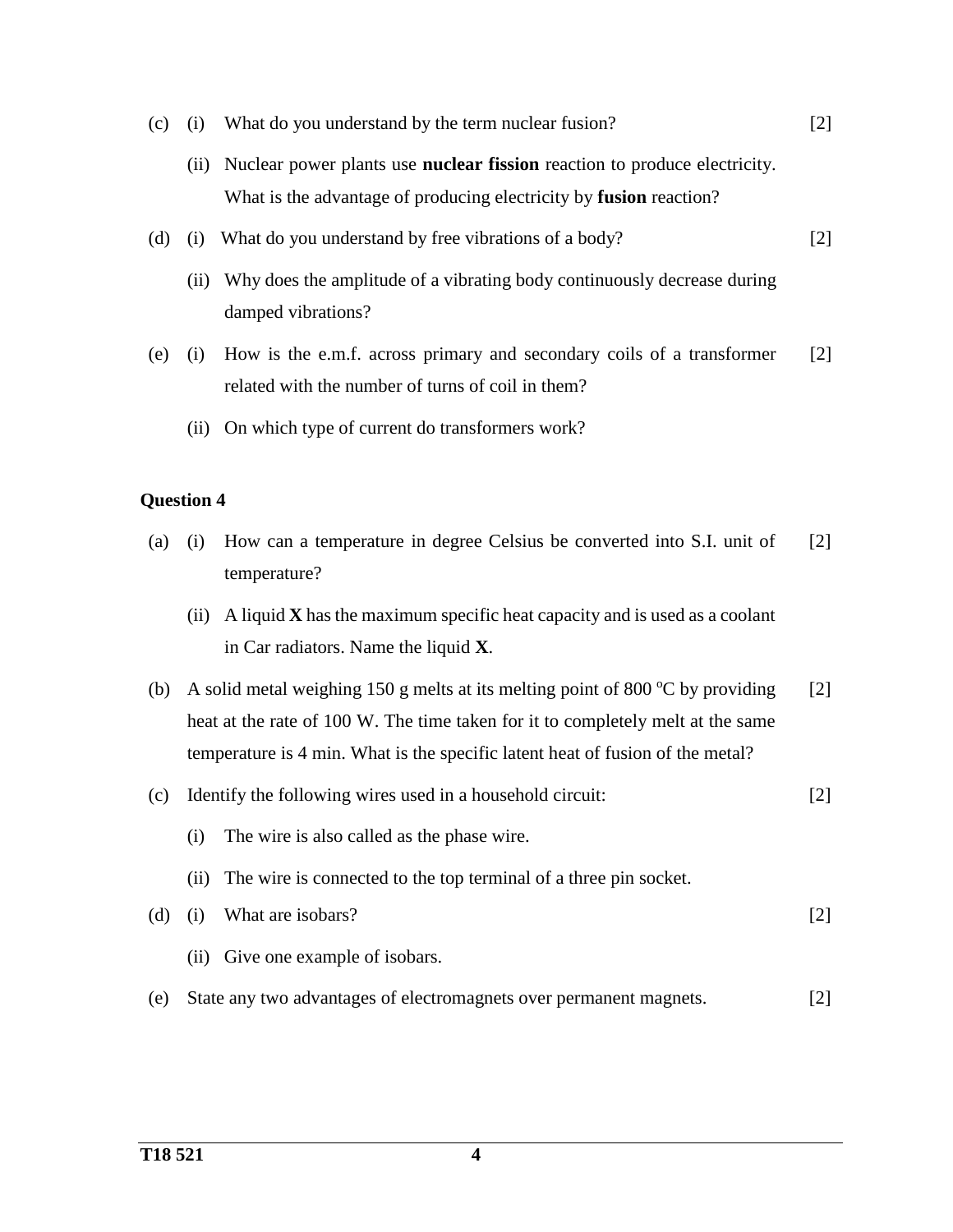#### **SECTION II (40 Marks)**

#### *Attempt any four questions from this Section*

## **Question 5**

- (a) (i) Derive a relationship between S.I. and C.G.S. unit of work. [3]
	- (ii) A force acts on a body and displaces it by a distance S in a direction at an angle  $\theta$  with the direction of force. What should be the value of  $\theta$  to get the maximum positive work?
- (b) A half metre rod is pivoted at the centre with two weights of 20 gf and 12 gf suspended at a perpendicular distance of 6 cm and 10 cm from the pivot respectively as shown below. [3]



- (i) Which of the two forces acting on the rigid rod causes clockwise moment?
- (ii) Is the rod in equilibrium?
- (iii) The direction of 20 gf force is reversed. What is the magnitude of the resultant moment of the forces on the rod?
- (c) (i) Draw a diagram to show a block and tackle pulley system having a velocity ratio of 3 marking the direction of load(L), effort(E) and tension(T). [4]
	- (ii) The pulley system drawn lifts a load of 150 N when an effort of 60 N is applied. Find its mechanical advantage.
	- (iii) Is the above pulley system an ideal machine or not?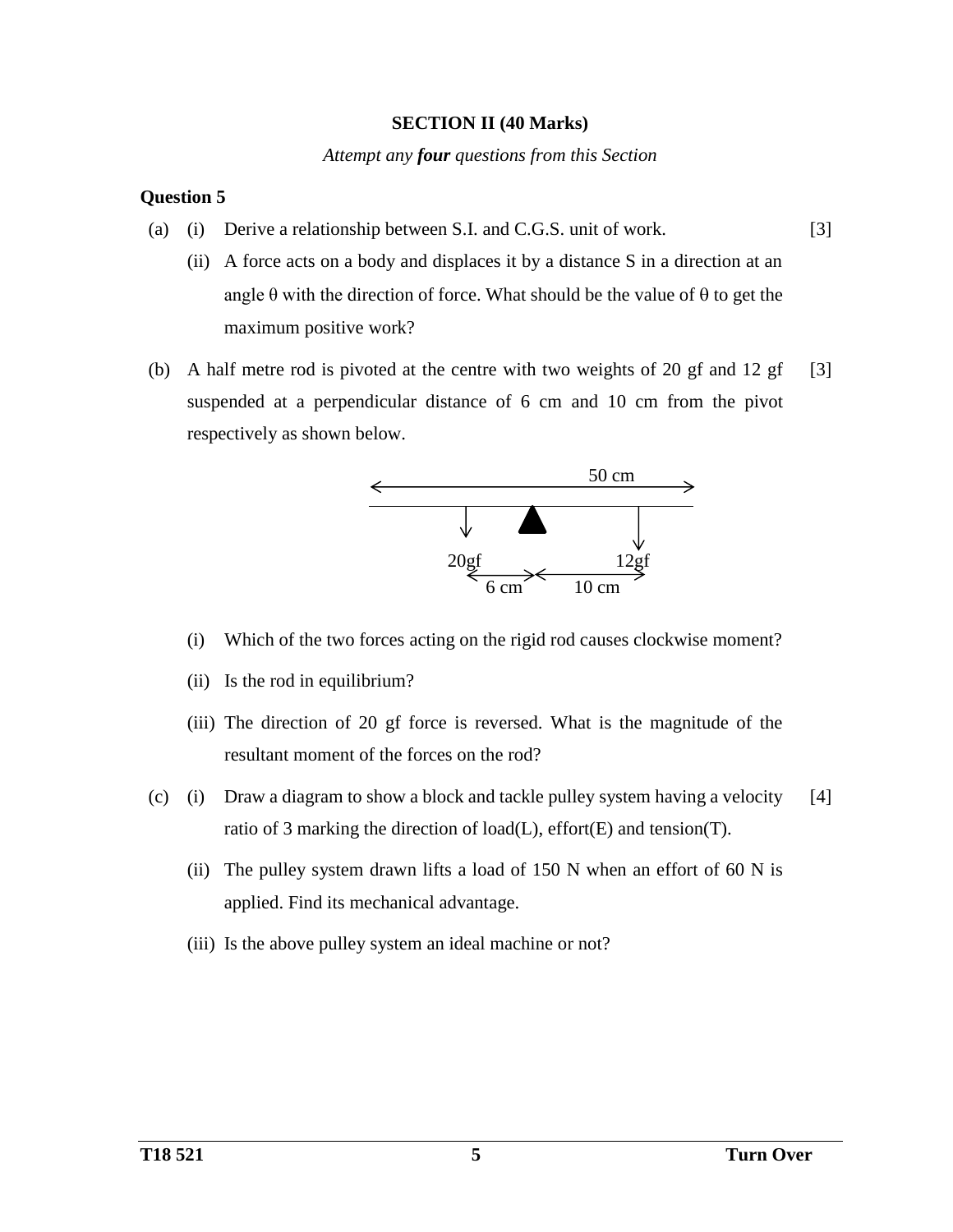(a) A ray of light XY passes through a right angled isosceles prism as shown below. [3]



- (i) What is the angle through which the incident ray deviates and emerges out of the prism?
- (ii) Name the instrument where this action of prism is put into use.
- (iii) Which prism surface will behave as a mirror?
- (b) An object AB is placed between O and  $F_1$  on the principal axis of a converging lens as shown in the diagram. [3]



Copy the diagram and by using three standard rays starting from point A, obtain an image of the object AB.

- (c) An object is placed at a distance of 12 cm from a convex lens of focal length 8 cm. Find: [4]
	- (i) the position of the image
	- (ii) nature of the image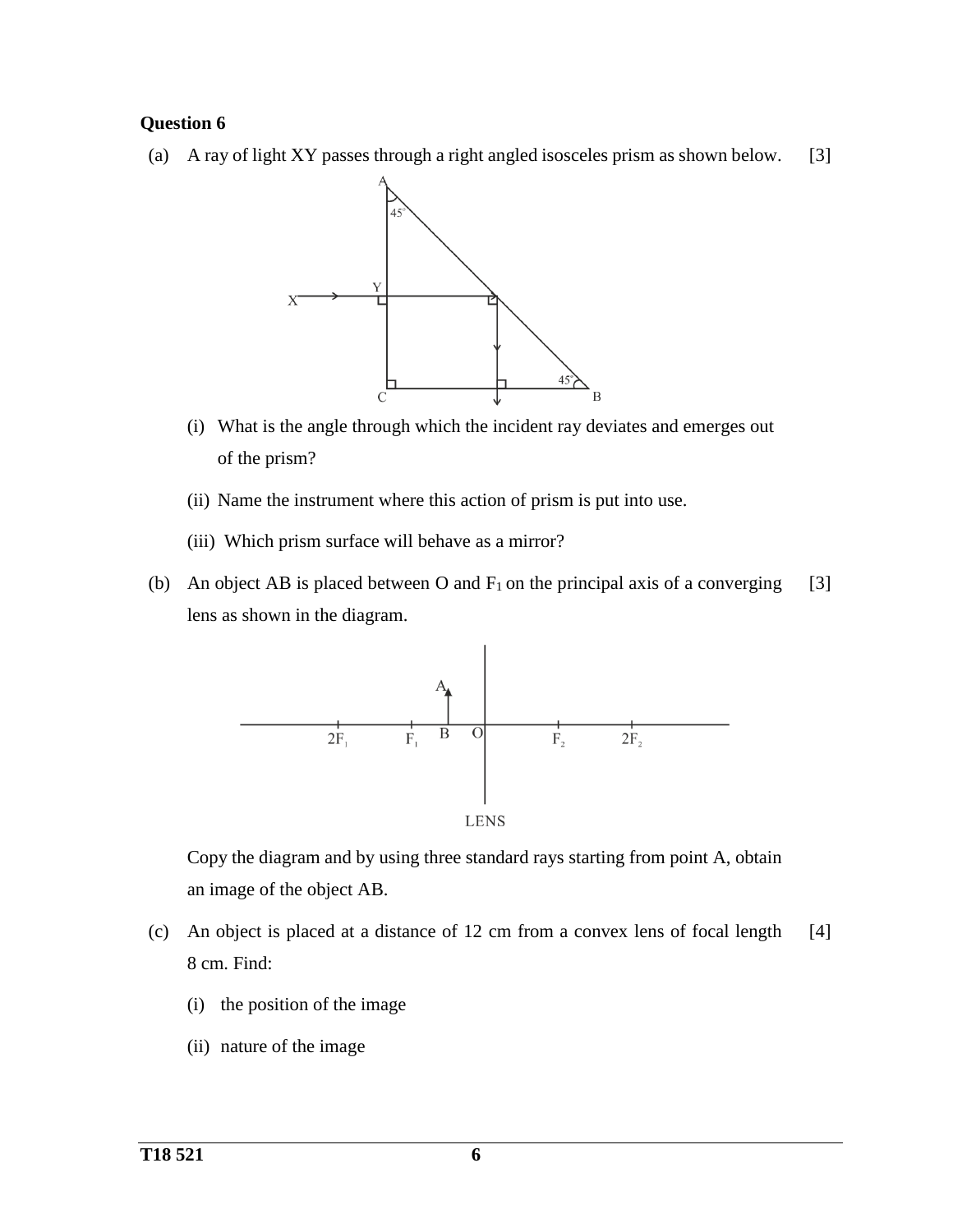(a) Draw the diagram of a right angled isosceles prism which is used to make an inverted image erect. [3]



The diagram above shows a wire stretched over a sonometer. Stems of two vibrating tuning forks A and B are touched to the wooden box of the sonometer. It is observed that the paper rider (a small piece of paper folded at the centre) present on the wire flies off when the stem of vibrating tuning fork B is touched to the wooden box but the paper just vibrates when the stem of vibrating tuning fork A is touched to the wooden box.

- (i) Name the phenomenon when the paper rider just vibrates.
- (ii) Name the phenomenon when the paper rider flies off.
- (iii) Why does the paper rider fly off when the stem of tuning fork B is touched to the box?
- (c) A person is standing at the sea shore. An observer on the ship which is anchored in between a vertical cliff and the person on the shore, fires a gun. The person on the shore hears two sounds, 2 seconds and 3 seconds after seeing the smoke of the fired gun. If the speed of sound in the air is  $320 \text{ ms}^{-1}$  then calculate: [4]
	- (i) the distance between the observer on the ship and the person on the shore.
	- (ii) the distance between the cliff and the observer on the ship.

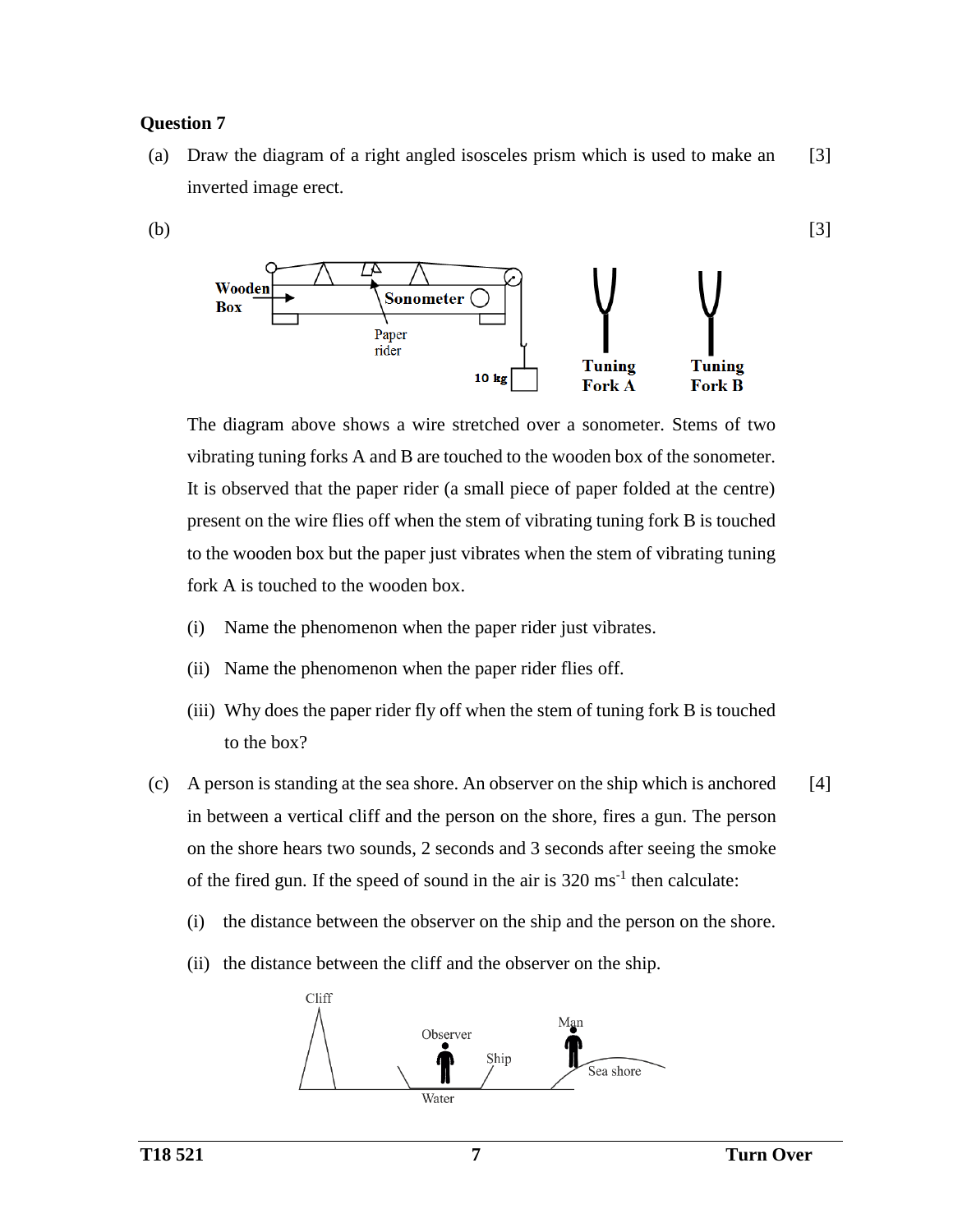- (a) (i) A fuse is rated 8A. Can it be used with an electrical appliance rated 5 KW, 200 V? Give a reason. [3]
	- (ii) Name two safety devices which are connected to the live wire of a household electric circuit.
- (b) (i) Find the equivalent resistance between A and B.



- (ii) State whether the resistivity of a wire changes with the change in the thickness of the wire.
- (c) An electric iron is rated 220V, 2kW.
	- (i) If the iron is used for 2h daily find the cost of running it for one week if it costs  $\overline{\xi}$  4.25 per kWh.
	- (ii) Why is the fuse absolutely necessary in a power circuit?

## **Question 9**

- (a) (i) Heat supplied to a solid changes it into liquid. What is this change in phase called? [3]
	- (ii) During the phase change does the average kinetic energy of the molecules of the substance increase?
	- (iii) What is the energy absorbed during the phase change called?
- (b) (i) State two differences between "Heat Capacity" and "Specific Heat Capacity". [3]
	- (ii) Give a mathematical relation between Heat Capacity and Specific Heat Capacity.

[3]

[4]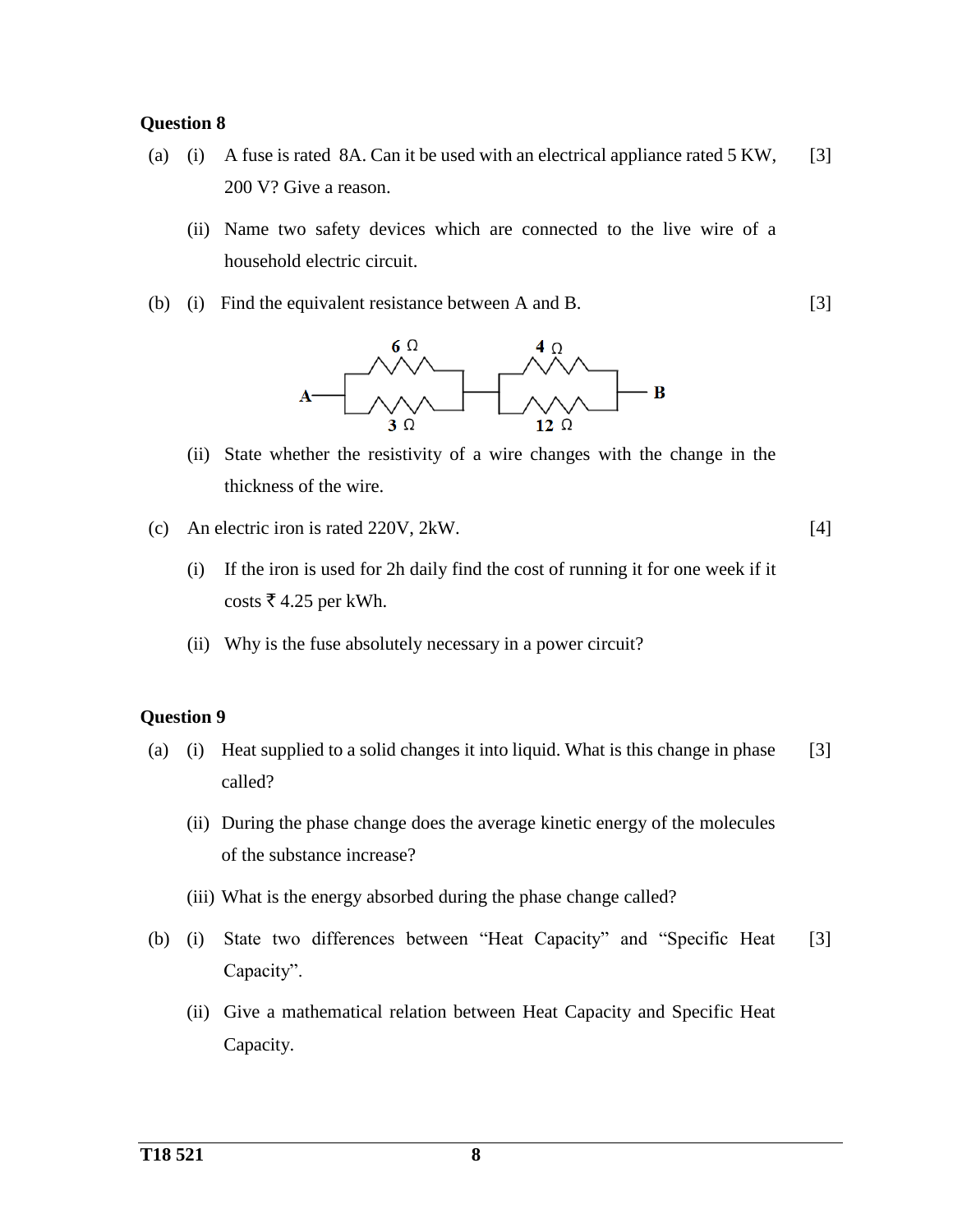(c) The temperature of 170g of water at  $50^{\circ}$ C is lowered to  $5^{\circ}$ C by adding certain amount of ice to it. Find the mass of ice added. [4]

Given: Specific heat capacity of water = 4200 J kg<sup>-1 o</sup>C<sup>-1</sup> and Specific latent heat of ice =  $336000 \text{ J kg}^{-1}$ 

#### **Question 10**

(a)



The diagram shows a coil wound around a U shape soft iron bar AB.

- (i) What is the polarity induced at the ends A and B when the switch is pressed?
- (ii) Suggest one way to strengthen the magnetic field in the electromagnet.
- (iii) What will be the polarities at  $A \& B$  if the direction of current is reversed in the circuit?
- (b) The ore of Uranium found in nature contains  $92U^{238}$  and  $92U^{235}$ . Although both the isotopes are fissionable, it is found out experimentally that one of the two isotopes is more easily fissionable. [3]
	- (i) Name the isotope of Uranium which is easily fissionable.
	- (ii) Give a reason for your answer.
	- (iii) Write a nuclear reaction when Uranium 238 emits an alpha particle to form a Thorium (Th) nucleus.

[3]